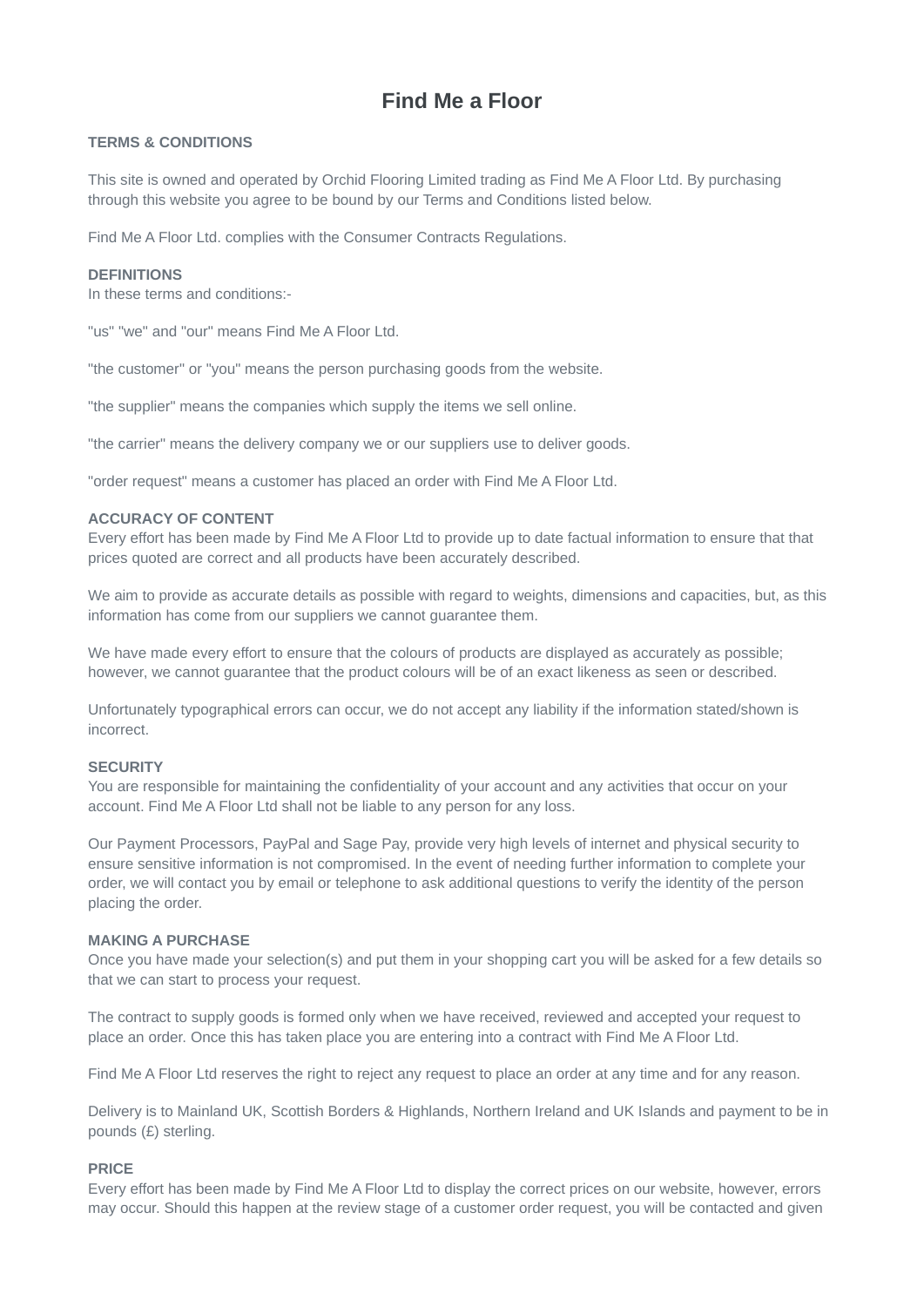the choice to cancel the initial order request and any monies you have paid to us will be refunded, or you can proceed with your order at the corrected price. If you cannot be contacted the order request will be deemed to be cancelled.

The price for any item shown on the website is the price we initially offer the customer, however, this price may be subject to a delivery surcharge. This could be due to the weight of your order or the delivery postcode. If this is applicable you will be contacted by a member of our team to discuss the surcharge and then you can decide if you want to go ahead with your order.

## **CONFIRMATION OF AN ORDER**

If you request an order with us by email we will acknowledge your order request by email as soon as possible. Please note that orders placed on a Friday afternoon after 3pm, Saturday or Sunday will not be processed until the following Monday once all security checks have been done.

All items are subject to availability. We will inform you if the goods you have ordered are not available and will contact you when they are.

#### **PAYMENT**

You will be able to change your order request up to the point at which you click "submit". We take payment from your credit/debit card or via PayPal at the time we have received, reviewed and accepted your order request.

## **DELIVERY**

Delivery of your order will depend on the type of product you have ordered. We will advise of an expected delivery date for your goods as soon as possible after the order is processed. Every effort will be made to deliver your order within the timescales agreed; however, delays are sometimes inevitable. Please note that some of our suppliers/carriers will only deliver to certain postcodes on certain days.

Find Me A Floor Ltd shall be under no liability for any delay or failure to deliver your order within the given timescales.

Orders placed and paid for via Paypal / SagePay can only be sent to the verified address of the card holder.

When your order arrives, it is important that you check that it is complete and undamaged before you sign for it. All orders are kerbside delivery and may require your assistance to unload. Please contact us on booking if this causes you major difficulties.

#### **DELIVERY CHARGES**

Shipping charges (not including Highlands & Islands, Channel Islands, Isle of Man, Isle of Wight and certain mainland Scotland postcodes) for **most** products £9.99 - £14.99 + VAT - Orders over £350 exc. VAT; carriage is free of charge.

Shipping charges (not including Highlands & Islands, Channel Islands, Isle of Man, Isle of Wight and certain mainland Scotland postcodes) for

**Quick-Step flooring** £34.99 + VAT-Orders over £400 exc. VAT; carriage is free of charge.

**Krono flooring** £34.99 + VAT - Orders over £350.00 exc. VAT; carriage is free of charge.

**Tuscan Solid & Engineered** £39.99 + Vat - Orders over £400 + vat carriage is free of charge

**Desso Carpet Tiles** - £49.95 + vat - over £350.00 carriage is free

**Karndean Looselay** - £24.95 + Vat - Over £500 + Vat carriage is free to most Postcodes

**Karndean Random Plank** - £34.99 + Vat - Over £500 + Vat carriage is free to most Postcodes

(**Other Karndean products** £14.99 + Vat Over 350.00 + Vat Free to most postcodes)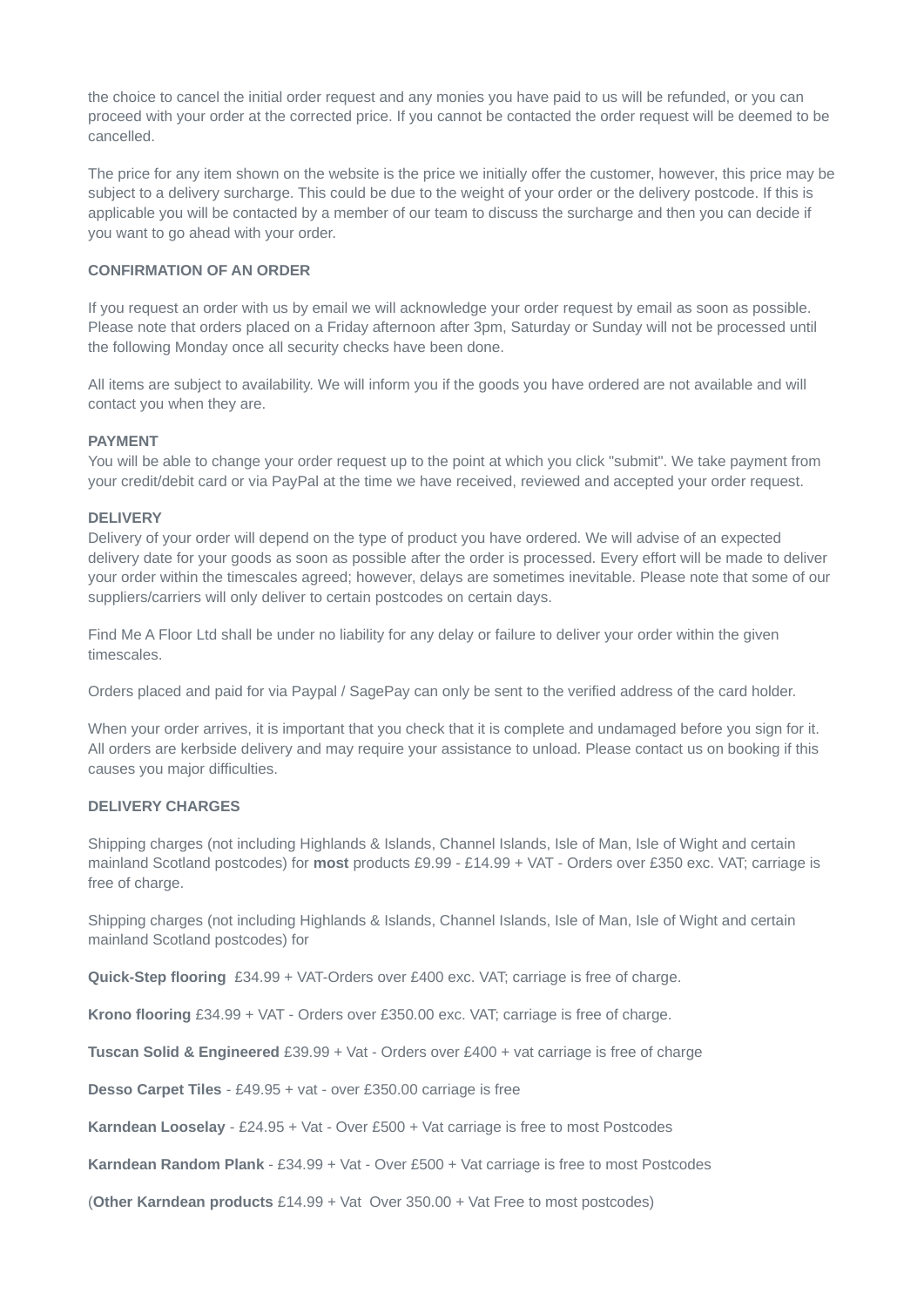Some of our suppliers and/or carriers have a surcharge for certain postcodes and some surcharges depend on the size and weight of items. If this applies to your order you will be contacted by a member of our team to discuss the surcharge and you can then decide if you want to go ahead with your order.

## **DELIVERY TIMES**

All orders are kerbside delivery and may require your assistance to unload.

We aim to process your order right away, however, orders placed on a Friday afternoon after 3pm, Saturday or Sunday will not be processed until the following Monday once all security checks have been done.

Delivery of your order will depend on the type of product you have ordered.

Our suppliers or their carriers will contact you to arrange delivery. Every effort will be made to deliver your order within the timescales agreed with the supplier; however, delays are sometimes inevitable. Some suppliers/carriers will only deliver to certain postcodes on certain days.

Find Me A Floor Ltd. shall be under no liability for any delay or failure to deliver your order within the given timescales.

## **RETURNS**

If you wish to return an order you must notify us by email, fax or by letter within seven working days, with the order number, your name, full address, email address, contact telephone number, the reason for the return and whether a refund or replacement is required. All returns must be accompanied by a reason for the return along with the invoice / proof of purchase.

Returns will only be accepted if you have contacted us to notify us that an order is being returned, we will give you a returns reference number at this time. Returns will only be accepted if you have been given a returns reference number which must be written clearly on the packaging.

Our email is sales@findmeafloor.co.uk, the customer services number is 01244 533 332, the postal addresses is Find Me A Floor Ltd, Unit 12 Clwyd Close, Manor Lane, Hawarden Industrial Park, Deeside, Clwyd, CH5 3PZ.

Our returns period is 21 days from when you receive the goods, and any returned items must be returned within this time, so please allow up to 10 working days for the return.

Some of our suppliers will also implement a re-stocking charge, this can vary depending on the supplier, and will be communicated to you upon a returns request.Some of our suppliers will also implement a re-stocking charge, this can vary depending on the supplier, and will be communicated to you upon a returns request.

\*\*PLEASE NOTE\*\* Products that are cut specifically to order for a project, for example sheet or safety flooring, cannot be returned. Only complete rolls can be returned if required. Any items that have been drilled to order are classed as bespoke by the manufacturer and they will not accept a return.

Some of our suppliers will collect returned goods free of charge. However, some suppliers will charge for collection or in some cases Find Me A Floor Ltd will arrange collection; if either of these is applicable the cost of the return will be deducted from the original total payment taken from your debit/credit card before a refund is credited back to your card.

Any refunds due are credited back to the card used to pay for the original order.

Small items can be returned via the Post Office, if you are returning small goods we recommend you get a Certificate of Posting (available free from the Post Office) for all returns and you should keep this Certificate until you have received your refund or replacement. We cannot take responsibility for goods lost in transit.

Please return all items unused and in their original condition and packaging and with all tags intact. If the item was delivered on a pallet then it must be placed back on the pallet in the original packaging and secured ready for collection. Please write your order number clearly on the package to be returned along with the returns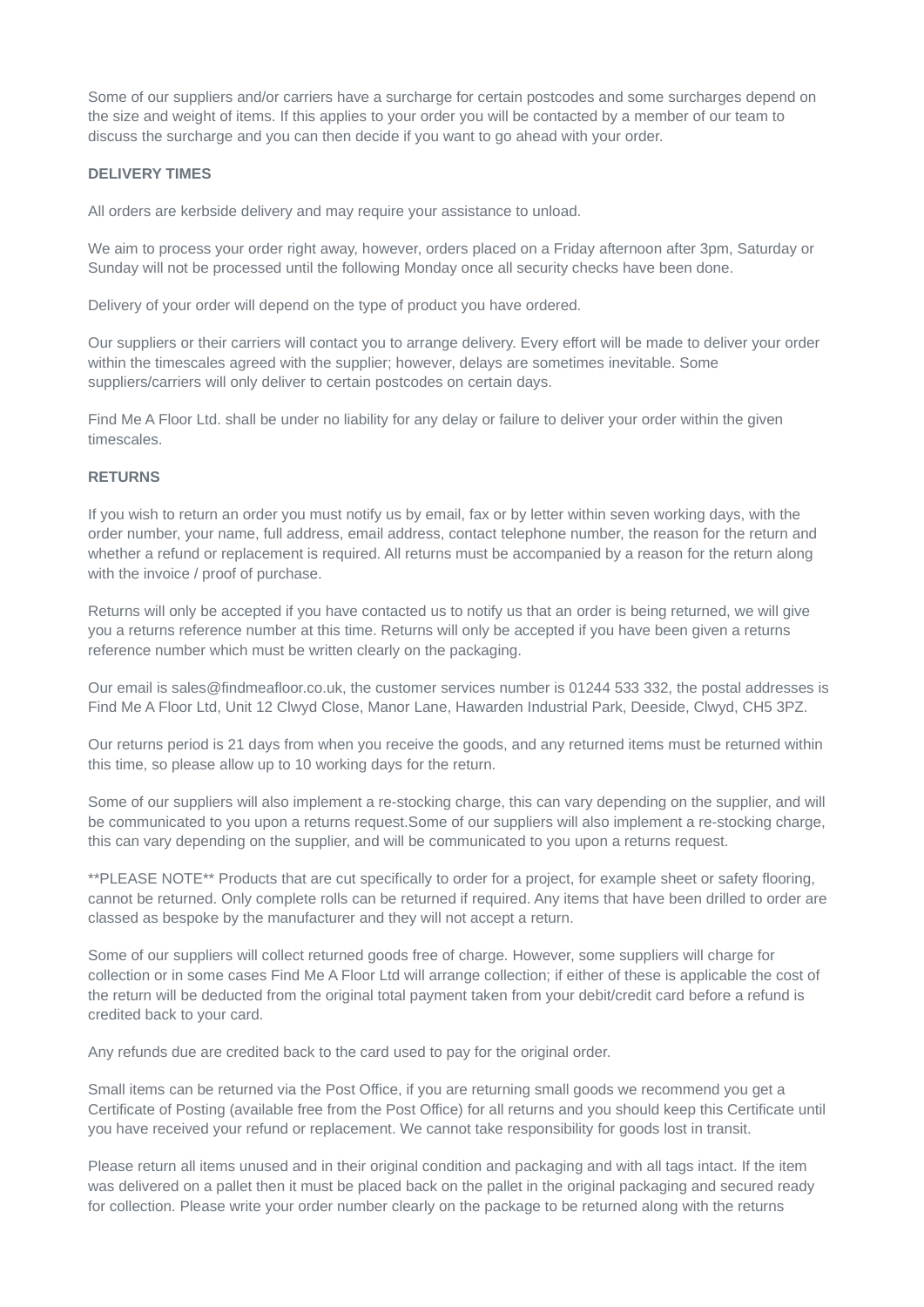reference number. We will let you know as soon as the goods have been received, will then process your request for either a refund or replacement as quickly as possible.

We cannot exchange items that show signs of use or are returned after a maximum of 21 days from the date of receipt.

#### **RETURNS OF DAMAGED / FAULTY GOODS**

If you wish to return an item that is damaged or faulty you must notify us by email, fax or by letter within seven working days, with the order number, your name, full address, email address, contact telephone number, the reason for the return and whether a refund or replacement is required. All returns must be accompanied by a description of the fault/damage along with the invoice / proof of purchase.

Our email is sales@findmeafloor.co.uk, the customer services number is 01244 533 332, the postal addresses is Find Me A Floor Ltd, Unit 12 Clwyd Close, Manor Lane, Hawarden Industrial Park, Deeside, Clwyd, CH5 3PZ.

Our returns period is 21 days from when you receive the goods, and any returned items must be returned within this time, so please allow up to 10 working days for the return.

Any items found to be not faulty will be returned to you.

Please return all damaged/faulty goods unused and in their original condition and packaging and with all tags intact. If the item was delivered on a pallet then it must be placed back on the pallet in the original packaging and secured ready for collection. Please write your order number clearly on the package to be returned along with the returns reference number. We will let you know as soon as the goods have been received, will then process your request for either a refund or replacement as quickly as possible.

We cannot exchange items that show signs of use or are returned after a maximum of 21 days from the date of receipt.

Find Me A Floor shall be under no liability for delays caused by late deliveries or faulty/damaged goods

## **MISSING GOODS**

If an item is missing from your order please contact [sales@findmeafloor.co.uk](mailto:sales@findmeafloor.co.uk) or telephone 01244 533 332, as soon as possible after delivery or within seven working days. We will need your order number, name, full address, email address, contact telephone number and an explanation of what is missing.

## **CANCELLATION OF YOUR ORDER**

Under the Consumer Contracts Regulations, you have the right to cancel the contract for your order at any point from the time of ordering until seven working days after delivery.

Please note however that these rights **DO NOT** apply if the goods you order are made specifically to your specifications. This includes floor coverings and products, cut to your specific order size.

If you change your mind about an order we must be informed by email, letter or fax, within seven working days along with the order number, your name, full address, contact telephone number, the reason for the return and whether a refund or replacement is required. (Our email is sales@findmeafloor.co.uk, the customer services number and fax is 01244 533 332, the postal addresses is Find Me A Floor Ltd, Unit 12, Clwyd Close, Manor Lane, Hawarden Industrial Park, Deeside, Clwyd, CH5 3PZ).

Please be advised that if any goods are returned simply because you have changed your mind the cost of the return will be deducted from your refund.

If your order has not been processed then it can be cancelled immediately and we can refund your money by crediting your payment card. However, if we have contacted our suppliers and the order has been processed and the goods have been dispatched they will have to be delivered and then returned before a refund can be organised. Any refunds due are credited back to the card used to pay for the original order.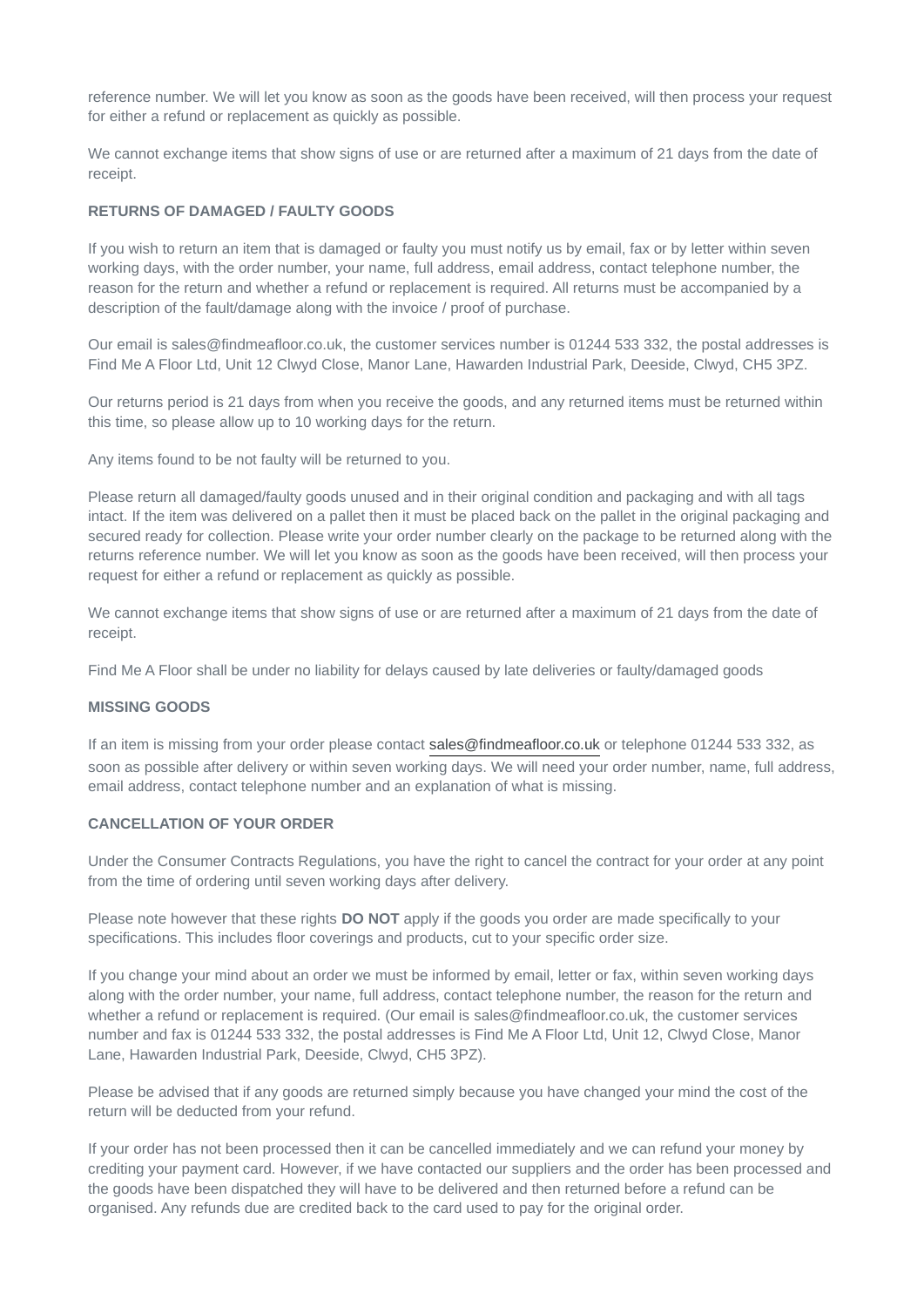Any sum debited to us from your credit card will be re-credited to your account as soon as possible but no later than 30 days from your notification of cancellation.

Please return all goods unused and in their original condition and packaging and with all tags intact. If the item was delivered on a pallet then it must be placed back on the pallet in the original packaging and secured ready for collection. Please write your order number clearly on the package to be returned along with the returns reference number. We will let you know as soon as the goods have been received, will then process your request for either a refund or replacement as quickly as possible.

If you do not return the goods to us in the condition they were in when delivered to you or do not pay the costs of the return of the goods, we shall be entitled to deduct the direct costs of recovering the goods from the amount to be re-credited to you.

If you need to reach us, you can contact us here or call 01244 533 332 or write to us at Find Me A Floor Ltd, Unit 12 Clwyd Close, Manor Lane, Hawarden Industrial Park, Deeside, Clwyd, CH5 3PZ

Our customer service number is manned during hours (09:00 - 17:30 GMT) Monday to Friday.

If we're not available to take your call, please leave us a message on our answering system.

## **AGREEING TO OUR TERMS AND CONDITIONS AT CHECKOUT**

When you have placed an order request with Find Me A Floor Ltd you will be asked to confirm that you agree with our Terms and Conditions. Please read them as clicking on the confirmation on the checkout pages states that you agree to be bound by the Terms and Conditions stated on our website. We reserve the right to change these Terms and Conditions at any time and the changes will effective from when they are displayed on our website.

#### **PRIVACY STATEMENT**

Find Me A Floor Ltd is fully committed to protecting your privacy. We only use the information collected about you, the customer, lawfully, in accordance with the Data Protection Act 1998. Information will only be used to process your order request, Find Me A Floor Ltd will not pass information to any third parties.

#### **OUR DISCLAIMERS**

To the fullest extent permitted at law, Find Me A Floor Ltd is providing this website and its contents on an "as is" basis and makes no (and expressly disclaims all) representations or warranties of any kind, express or implied, with respect to this website or the information, content, materials or products included in this site including, without limitation, warranties of merchantability and fitness for a particular purpose. In addition, Find Me A Floor Ltd does not represent or warrant that the information accessible via this web site is accurate, complete or current. Price and availability information is subject to change without notice.

Except as specifically stated on this website, to the fullest extent permitted at law, neither Find Me A Floor Ltd nor any of its affiliates, directors, employees or other representatives will be liable for damages arising out of or in connection with the use of this website or the information, content, materials or products included on this website. This is a comprehensive limitation of liability that applies to all damages of any kind, including (without limitation) compensatory, direct, indirect or consequential damages, loss of data, income or profit, loss of or damage to property and claims of third parties.

#### **COPYRIGHT**

Find Me A Floor Ltd retains full copyright against all web design and text shown on [https://www.findmeafloor.co.uk.](https://www.findmeafloor.co.uk/) Reproduction in any form of any part of this website is strictly prohibited without full written permission from Find Me A Floor Ltd..

# **CUSTOMER SERVICE**

Our customer service number 01244 533 332 is manned during office hours, 09:00am to 17:30pm, Monday to Friday. If we're not available please leave us a message on our answering system with your name, contact number and the time and date of your call and we will get back to you as soon as we can during office hours.